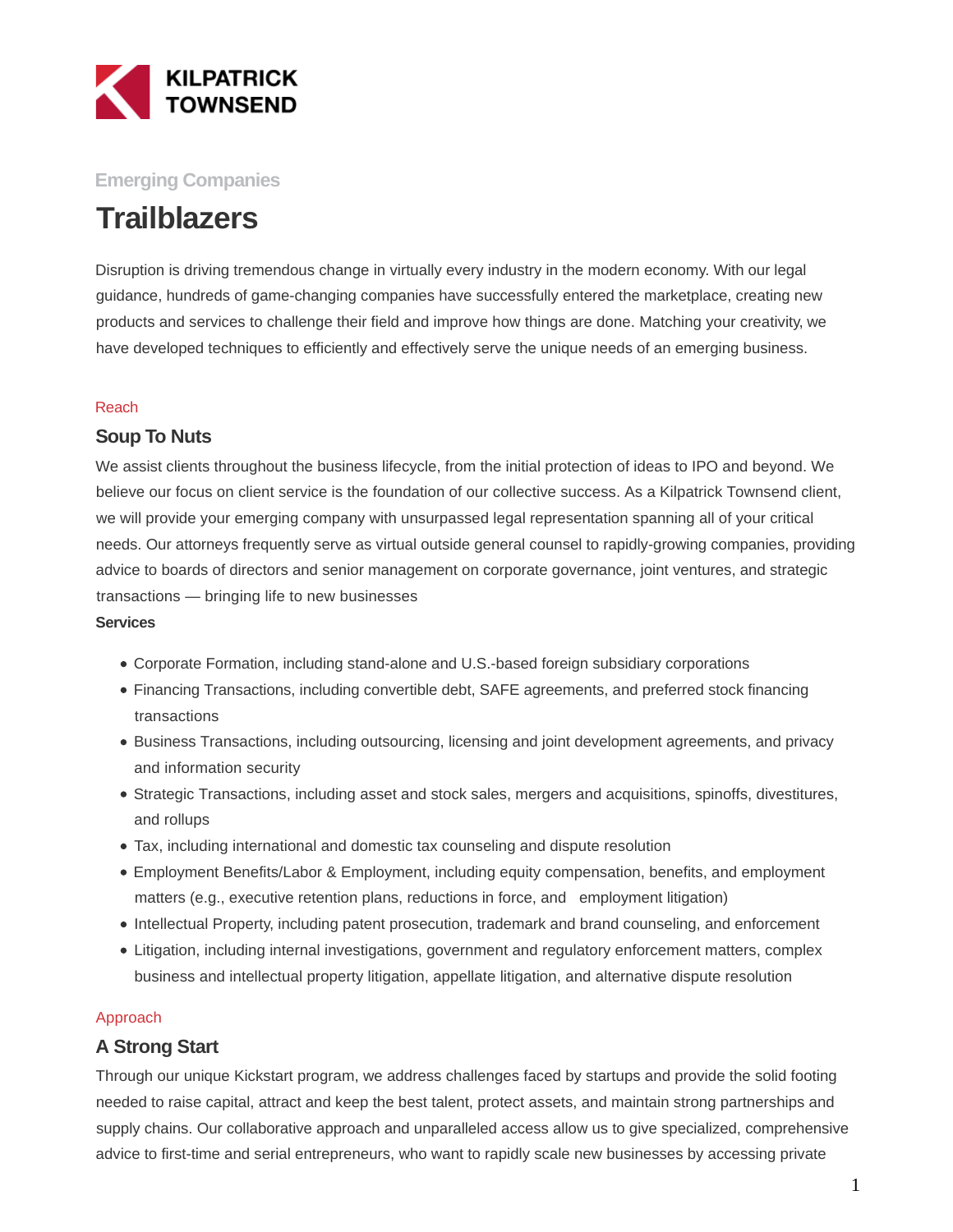

investment from high-net-worth individuals and venture capital firms. As such, we have successfully advanced hundreds of emerging companies, using pragmatic, tailored, and cost-effective solutions on a variety of matters, including:

- Choice of entity
- Founders Share Issuances & Restrictions
- **Stock Option Plans & Other Forms of Equity-Based Compensation**
- Debt & Equity Financing Agreements
- Board Governance & Composition
- Licensing & Commercial Transactions
- Privacy & Information Security
- Exits by Acquisition or Initial Public Offering

## **Experience**

Represented OneTrust, a privacy management software company, in a private placement of convertible preferred securities, which raised \$200 million for the startup.

Represented Deciduous Therapeutics, Inc. in connection with a \$6.5 million Series Seed financing.

Represented Immutics, Inc. in connection with a \$40 million Series B financing.

Represented Aethan Capital in connection with \$25 million investment.

Represented Boost Biomes in connection with \$4 million convertible note financing.

Represented a biotech startup in connection with an \$11 million Series A financing by Khosla Ventures.

Represented Yonghua Capital in connection with:

- a \$60 million Series C financing for Hyperfine Research, Inc.
- a \$32 million Series C financing for GenomeDx, Inc.
- a \$25 million Series B financing for Taris Medical/Taris Holdings.
- a \$14 million Series B financing for Ultivue.

Represented a biotech startup in connection with a \$7 million Series Seed financing by Andresen Horowitz.

Represented TTTech in connection with investments in a Silicon Valley automotive start-up as well as joint ventures and related intellectual property transactions.

Represented NVOLVE, Inc., a medication adherence technology company, in connection with a Series Seed